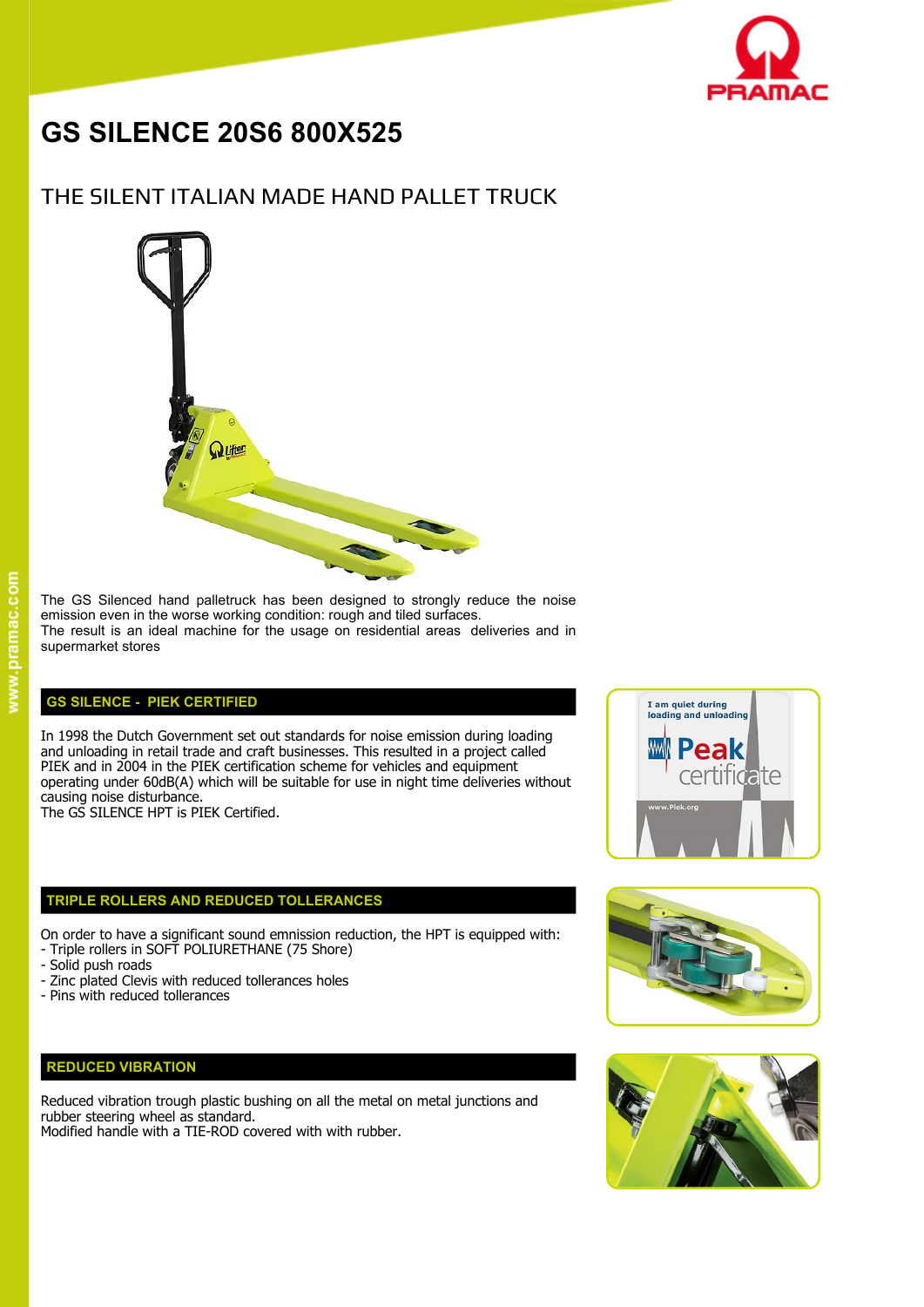|   |    | LIFTER     |
|---|----|------------|
|   |    | Manual     |
|   |    | Pedestrian |
| Q | Кg | 2000       |
| c | mm | 400        |
| x | mm | 582        |
| ν | mm | 842        |
|   |    |            |

| Weights                      |    |      |
|------------------------------|----|------|
| 2.1 Service weight           | Кg | 72   |
| 2.2 Axle load, laden rear    | Kg | 1594 |
| 2.2 Axle load, laden front   | Kg | 478  |
| 2.3 Axle load, unladen rear  | Kg | 26   |
| 2.3 Axle load, unladen front | Kg | 46   |

| <b>Tyres/Chassis</b>                          |                  |                             |
|-----------------------------------------------|------------------|-----------------------------|
| 3.1 Tyres: front wheels                       |                  | <b>RUBBER/</b><br>ALUMINIUM |
| 3.1 Tyres: rear wheels                        |                  | POLY.C                      |
| 3.2 Tyre size: Steering wheels - Diameter     | mm               | 200                         |
| 3.2 Tyre size: Steering wheels - Width        | mm               | 50                          |
| 3.3 Tyre size: Load rollers - Diameter        | mm               | 80                          |
| 3.3 Tyre size: Load rollers - Width           | mm               | 30                          |
| 3.5 Tyre size: rear wheels - Q.ty (X=driven)  | nr               | 6                           |
| 3.5 Tyre size: front wheels - Q.ty (X=driven) | nr               | 2                           |
| 3.5 Rear balancing axle                       |                  | No.                         |
| 3.6 Tread, front                              | b10<br>mm        | 155                         |
| 3.7 Tread, rear                               | <b>b11</b><br>mm | 375                         |
|                                               |                  |                             |

| <b>Dimensions</b>                          |                |    |      |
|--------------------------------------------|----------------|----|------|
| 4.4 Lift height                            | h3             | mm | 115  |
| 4.9 Height of tiller in drive position max | h14            | mm | 1160 |
| 4.9 Height of tiller in drive position min | h14            | mm | 690  |
| 4.15 Height, lowered                       | h13            | mm | 85   |
| 4.19 Overall lenght                        | $\mathsf{I}$   | mm | 1200 |
| 4.20 Lenght to face of forks               | 12             | mm | 400  |
| 4.21 Overall width                         | b1             | mm | 525  |
| 4.22 Fork dimensions - Thickness           | s              | mm | 55   |
| 4.22 Fork dimensions - Width               | e              | mm | 150  |
| 4.22 Fork dimensions - Lenght              |                | mm | 800  |
| 4.25 Distance between fork arms            | b5             | mm | 525  |
| 4.32 Ground clearance, centre of wheelbase | m <sub>2</sub> | mm | 30   |
| 4.34 Aisle width                           | Ast            | mm | 1435 |
| 4.35 Turning radius                        | Wa             | mm | 1017 |

| <b>Performance data</b>   |         |  |
|---------------------------|---------|--|
| 5.2 Lifting speed laden   | strokes |  |
| 5.2 Lifting speed unladen | strokes |  |